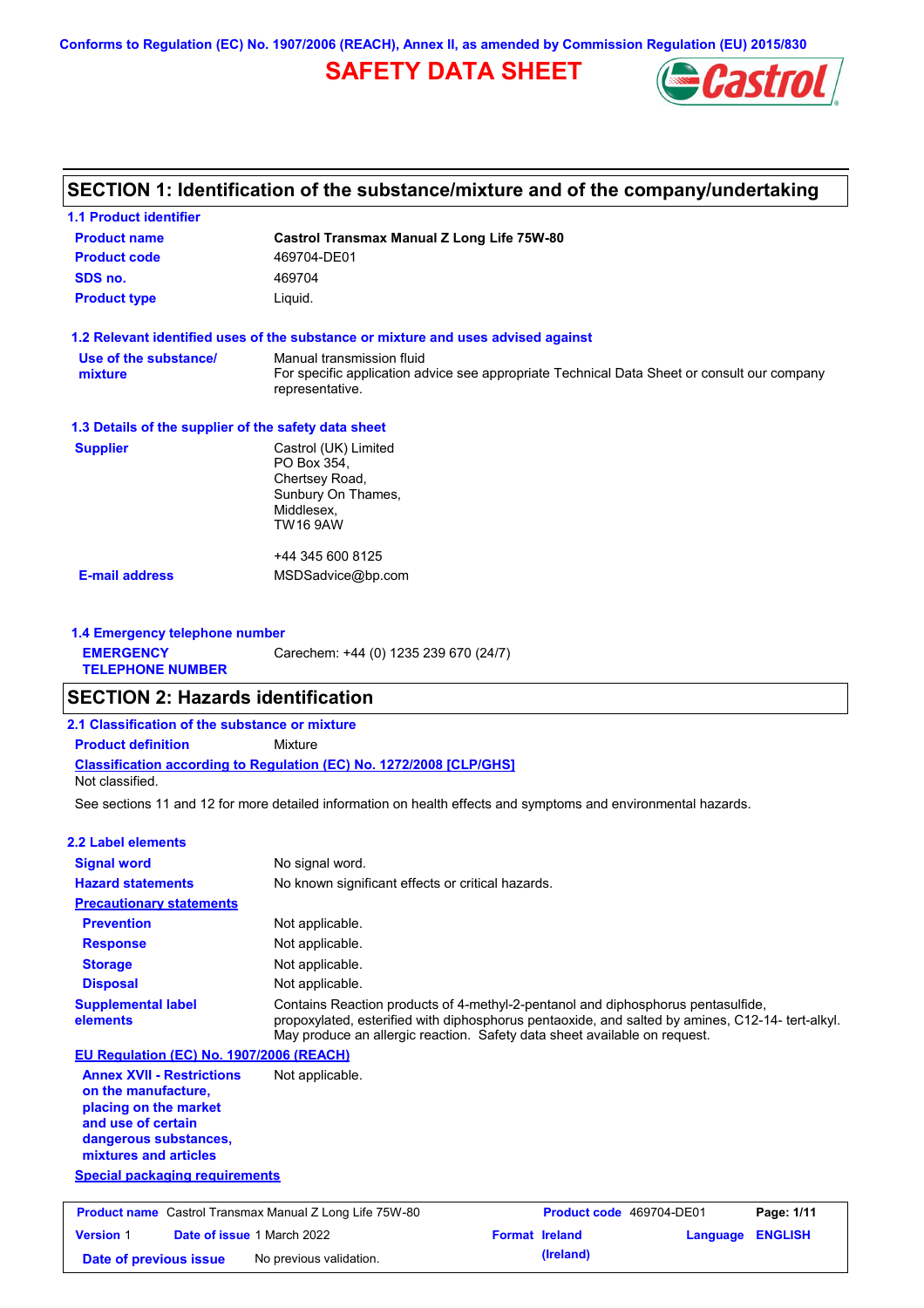# **SECTION 2: Hazards identification**

| <b>Containers to be fitted</b><br>with child-resistant<br>fastenings                                                     | Not applicable.                                                                                               |
|--------------------------------------------------------------------------------------------------------------------------|---------------------------------------------------------------------------------------------------------------|
| <b>Tactile warning of danger</b>                                                                                         | Not applicable.                                                                                               |
| 2.3 Other hazards                                                                                                        |                                                                                                               |
| <b>Results of PBT and vPvB</b><br>assessment                                                                             | Product does not meet the criteria for PBT or vPvB according to Regulation (EC) No. 1907/2006,<br>Annex XIII. |
| <b>Product meets the criteria</b><br>for PBT or vPvB according<br>to Regulation (EC) No.<br><b>1907/2006, Annex XIII</b> | This mixture does not contain any substances that are assessed to be a PBT or a vPvB.                         |
| Other hazards which do<br>not result in classification                                                                   | Defatting to the skin.                                                                                        |

## **SECTION 3: Composition/information on ingredients**

#### **3.2 Mixtures**

Mixture **Product definition**

Synthetic base stock. Proprietary performance additives.

| <b>Product/ingredient</b><br>name                                                                                                                                                    | <b>Identifiers</b>                                                                      | $\frac{9}{6}$ | <b>Regulation (EC) No.</b><br>1272/2008 [CLP]                                              | <b>Type</b> |
|--------------------------------------------------------------------------------------------------------------------------------------------------------------------------------------|-----------------------------------------------------------------------------------------|---------------|--------------------------------------------------------------------------------------------|-------------|
| Distillates (petroleum), hydrotreated<br>heavy paraffinic                                                                                                                            | REACH #: 01-2119484627-25<br>EC: 265-157-1<br>CAS: 64742-54-7<br>Index: 649-467-00-8    | -≤3           | Asp. Tox. 1, H304                                                                          | [1] [2]     |
| Distillates (petroleum), solvent-<br>dewaxed heavy paraffinic                                                                                                                        | REACH #: 01-2119471299-27 ≤3<br>EC: 265-169-7<br>CAS: 64742-65-0<br>Index: 649-474-00-6 |               | Asp. Tox. 1, H304                                                                          | [1] [2]     |
| Distillates (petroleum), hydrotreated<br>light paraffinic                                                                                                                            | REACH #: 01-2119487077-29 ≤3<br>EC: 265-158-7<br>CAS: 64742-55-8<br>Index: 649-468-00-3 |               | Asp. Tox. 1, H304                                                                          | [1] [2]     |
| Distillates (petroleum), solvent-<br>dewaxed light paraffinic                                                                                                                        | REACH #: 01-2119480132-48 ≤3<br>EC: 265-159-2<br>CAS: 64742-56-9<br>Index: 649-469-00-9 |               | Asp. Tox. 1, H304                                                                          | [1] [2]     |
| Reaction products of 4-methyl-<br>2-pentanol and diphosphorus<br>pentasulfide, propoxylated, esterified<br>with diphosphorus pentaoxide, and<br>salted by amines, C12-14- tert-alkyl | REACH #: 01-2119493620-38<br>$EC: -$<br>$CAS: -$                                        | $<$ 1         | Acute Tox. 4, H302<br>Eye Irrit. 2, H319<br>Skin Sens. 1B, H317<br>Aquatic Chronic 2, H411 | $[1]$       |

**See Section 16 for the full text of the H statements declared above.**

### **Type**

[1] Substance classified with a health or environmental hazard

[2] Substance with a workplace exposure limit

[3] Substance meets the criteria for PBT according to Regulation (EC) No. 1907/2006, Annex XIII

[4] Substance meets the criteria for vPvB according to Regulation (EC) No. 1907/2006, Annex XIII

[5] Substance of equivalent concern

[6] Additional disclosure due to company policy

Occupational exposure limits, if available, are listed in Section 8.

## **SECTION 4: First aid measures**

### **4.1 Description of first aid measures**

| Eye contact            | In case of contact, immediately flush eyes with plenty of water for at least 15 minutes. Eyelids<br>should be held away from the eyeball to ensure thorough rinsing. Check for and remove any<br>contact lenses. Get medical attention. |  |                       |                          |                |
|------------------------|-----------------------------------------------------------------------------------------------------------------------------------------------------------------------------------------------------------------------------------------|--|-----------------------|--------------------------|----------------|
| <b>Skin contact</b>    | Wash skin thoroughly with soap and water or use recognised skin cleanser. Remove<br>contaminated clothing and shoes. Wash clothing before reuse. Clean shoes thoroughly before<br>reuse. Get medical attention if irritation develops.  |  |                       |                          |                |
|                        | <b>Product name</b> Castrol Transmax Manual Z Long Life 75W-80                                                                                                                                                                          |  |                       | Product code 469704-DE01 | Page: 2/11     |
| <b>Version 1</b>       | <b>Date of issue 1 March 2022</b>                                                                                                                                                                                                       |  | <b>Format Ireland</b> | Language                 | <b>ENGLISH</b> |
| Date of previous issue | No previous validation.                                                                                                                                                                                                                 |  | (Ireland)             |                          |                |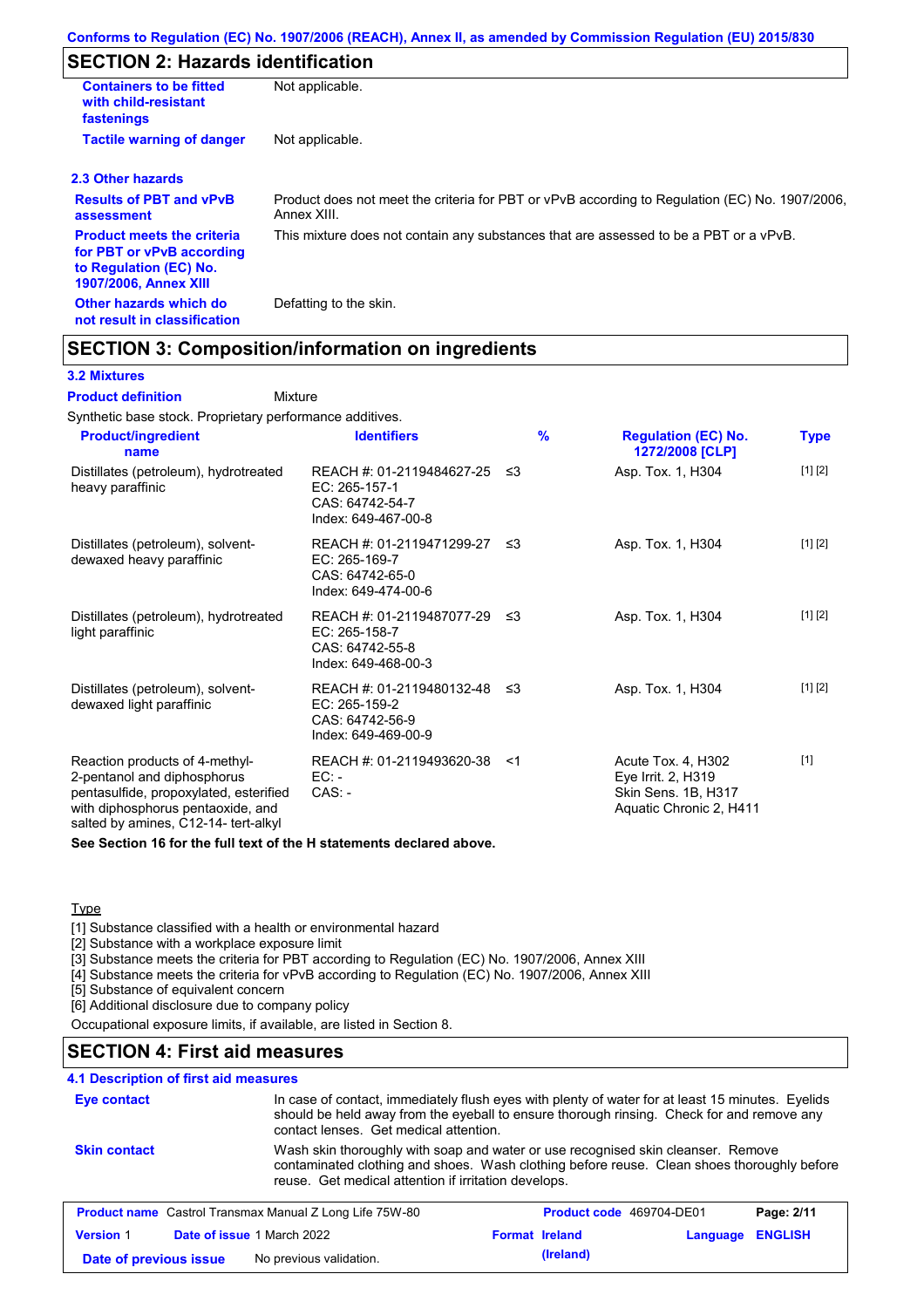## **Conforms to Regulation (EC) No. 1907/2006 (REACH), Annex II, as amended by Commission Regulation (EU) 2015/830**

# **SECTION 4: First aid measures**

| <b>Inhalation</b>                     | If inhaled, remove to fresh air. Get medical attention if symptoms occur.                                         |
|---------------------------------------|-------------------------------------------------------------------------------------------------------------------|
| <b>Ingestion</b>                      | Do not induce vomiting unless directed to do so by medical personnel. Get medical attention if<br>symptoms occur. |
| <b>Protection of first-aiders</b>     | No action shall be taken involving any personal risk or without suitable training.                                |
|                                       | 4.2 Most important symptoms and effects, both acute and delayed                                                   |
|                                       | See Section 11 for more detailed information on health effects and symptoms.                                      |
| <b>Potential acute health effects</b> |                                                                                                                   |
| <b>Inhalation</b>                     | Vapour inhalation under ambient conditions is not normally a problem due to low vapour<br>pressure.               |
| Ingestion                             | No known significant effects or critical hazards.                                                                 |
| <b>Skin contact</b>                   | Defatting to the skin. May cause skin dryness and irritation.                                                     |
| <b>Eye contact</b>                    | No known significant effects or critical hazards.                                                                 |
|                                       | Delayed and immediate effects as well as chronic effects from short and long-term exposure                        |
| <b>Inhalation</b>                     | Overexposure to the inhalation of airborne droplets or aerosols may cause irritation of the<br>respiratory tract. |
| <b>Ingestion</b>                      | Ingestion of large quantities may cause nausea and diarrhoea.                                                     |
| <b>Skin contact</b>                   | Prolonged or repeated contact can defat the skin and lead to irritation and/or dermatitis.                        |
| Eye contact                           | Potential risk of transient stinging or redness if accidental eye contact occurs.                                 |

## **4.3 Indication of any immediate medical attention and special treatment needed**

| <b>Notes to physician</b>                                 | Treatment should in general be symptomatic and directed to relieving any effects.                                                                                                                                                                                                                                                                                 |  |  |  |
|-----------------------------------------------------------|-------------------------------------------------------------------------------------------------------------------------------------------------------------------------------------------------------------------------------------------------------------------------------------------------------------------------------------------------------------------|--|--|--|
| <b>SECTION 5: Firefighting measures</b>                   |                                                                                                                                                                                                                                                                                                                                                                   |  |  |  |
| 5.1 Extinguishing media                                   |                                                                                                                                                                                                                                                                                                                                                                   |  |  |  |
| <b>Suitable extinguishing</b><br>media                    | In case of fire, use foam, dry chemical or carbon dioxide extinguisher or spray.                                                                                                                                                                                                                                                                                  |  |  |  |
| <b>Unsuitable extinguishing</b><br>media                  | Do not use water jet. The use of a water jet may cause the fire to spread by splashing the<br>burning product.                                                                                                                                                                                                                                                    |  |  |  |
| 5.2 Special hazards arising from the substance or mixture |                                                                                                                                                                                                                                                                                                                                                                   |  |  |  |
| <b>Hazards from the</b><br>substance or mixture           | In a fire or if heated, a pressure increase will occur and the container may burst.                                                                                                                                                                                                                                                                               |  |  |  |
| <b>Hazardous combustion</b>                               | Combustion products may include the following:                                                                                                                                                                                                                                                                                                                    |  |  |  |
| products                                                  | carbon oxides (CO, CO2) (carbon monoxide, carbon dioxide)                                                                                                                                                                                                                                                                                                         |  |  |  |
| 5.3 Advice for firefighters                               |                                                                                                                                                                                                                                                                                                                                                                   |  |  |  |
| <b>Special precautions for</b><br>fire-fighters           | No action shall be taken involving any personal risk or without suitable training. Promptly<br>isolate the scene by removing all persons from the vicinity of the incident if there is a fire.                                                                                                                                                                    |  |  |  |
| <b>Special protective</b><br>equipment for fire-fighters  | Fire-fighters should wear appropriate protective equipment and self-contained breathing<br>apparatus (SCBA) with a full face-piece operated in positive pressure mode. Clothing for fire-<br>fighters (including helmets, protective boots and gloves) conforming to European standard EN<br>469 will provide a basic level of protection for chemical incidents. |  |  |  |

# **SECTION 6: Accidental release measures**

|                                         | 6.1 Personal precautions, protective equipment and emergency procedures                                                                                                                                                                                                                                                             |
|-----------------------------------------|-------------------------------------------------------------------------------------------------------------------------------------------------------------------------------------------------------------------------------------------------------------------------------------------------------------------------------------|
| For non-emergency<br>personnel          | No action shall be taken involving any personal risk or without suitable training. Evacuate<br>surrounding areas. Keep unnecessary and unprotected personnel from entering. Do not touch<br>or walk through spilt material. Floors may be slippery; use care to avoid falling. Put on<br>appropriate personal protective equipment. |
| For emergency responders                | If specialised clothing is required to deal with the spillage, take note of any information in<br>Section 8 on suitable and unsuitable materials. See also the information in "For non-<br>emergency personnel".                                                                                                                    |
| <b>6.2 Environmental</b><br>precautions | Avoid dispersal of spilt material and runoff and contact with soil, waterways, drains and sewers.<br>Inform the relevant authorities if the product has caused environmental pollution (sewers,<br>waterways, soil or air).                                                                                                         |

### **6.3 Methods and material for containment and cleaning up**

|                        | <b>Product name</b> Castrol Transmax Manual Z Long Life 75W-80 |                       | <b>Product code</b> 469704-DE01 |                         | Page: 3/11 |
|------------------------|----------------------------------------------------------------|-----------------------|---------------------------------|-------------------------|------------|
| <b>Version 1</b>       | <b>Date of issue 1 March 2022</b>                              | <b>Format Ireland</b> |                                 | <b>Language ENGLISH</b> |            |
| Date of previous issue | No previous validation.                                        |                       | (Ireland)                       |                         |            |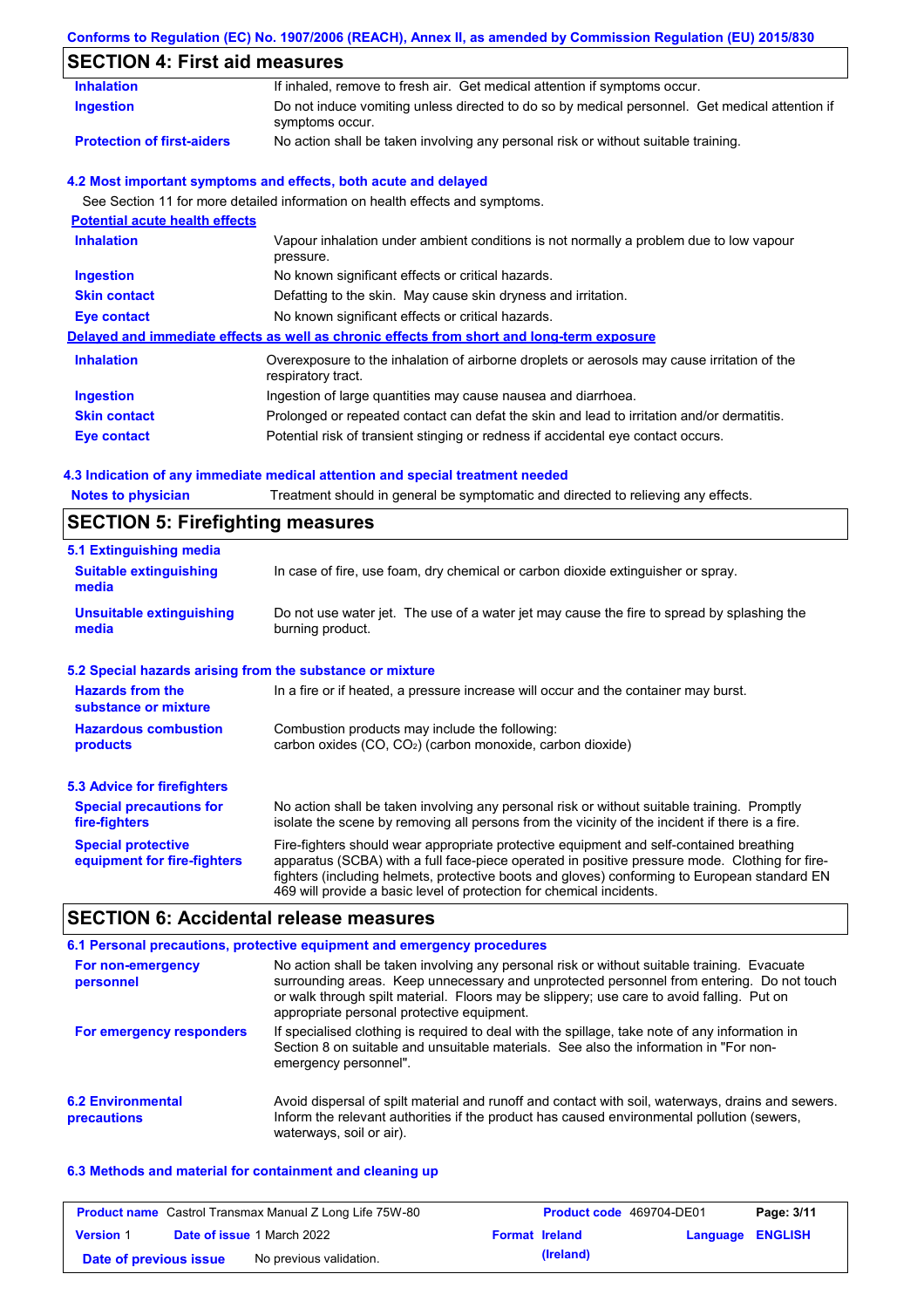## **SECTION 6: Accidental release measures**

| <b>Small spill</b>                        | Stop leak if without risk. Move containers from spill area. Absorb with an inert material and<br>place in an appropriate waste disposal container. Dispose of via a licensed waste disposal<br>contractor.                                                                                                                                                                                     |
|-------------------------------------------|------------------------------------------------------------------------------------------------------------------------------------------------------------------------------------------------------------------------------------------------------------------------------------------------------------------------------------------------------------------------------------------------|
| Large spill                               | Stop leak if without risk. Move containers from spill area. Prevent entry into sewers, water<br>courses, basements or confined areas. Contain and collect spillage with non-combustible,<br>absorbent material e.g. sand, earth, vermiculite or diatomaceous earth and place in container<br>for disposal according to local regulations. Dispose of via a licensed waste disposal contractor. |
| 6.4 Reference to other<br><b>sections</b> | See Section 1 for emergency contact information.<br>See Section 5 for firefighting measures.<br>See Section 8 for information on appropriate personal protective equipment.<br>See Section 12 for environmental precautions.<br>See Section 13 for additional waste treatment information.                                                                                                     |

## **SECTION 7: Handling and storage**

| 7.1 Precautions for safe handling                                                    |                                                                                                                                                                                                                                                                                                                                                                                                                                                                                          |
|--------------------------------------------------------------------------------------|------------------------------------------------------------------------------------------------------------------------------------------------------------------------------------------------------------------------------------------------------------------------------------------------------------------------------------------------------------------------------------------------------------------------------------------------------------------------------------------|
| <b>Protective measures</b>                                                           | Put on appropriate personal protective equipment.                                                                                                                                                                                                                                                                                                                                                                                                                                        |
| <b>Advice on general</b><br>occupational hygiene                                     | Eating, drinking and smoking should be prohibited in areas where this material is handled.<br>stored and processed. Wash thoroughly after handling. Remove contaminated clothing and<br>protective equipment before entering eating areas. See also Section 8 for additional<br>information on hygiene measures.                                                                                                                                                                         |
| <b>7.2 Conditions for safe</b><br>storage, including any<br><b>incompatibilities</b> | Store in accordance with local requlations. Store in a dry, cool and well-ventilated area, away<br>from incompatible materials (see Section 10). Keep away from heat and direct sunlight. Keep<br>container tightly closed and sealed until ready for use. Containers that have been opened must<br>be carefully resealed and kept upright to prevent leakage. Store and use only in equipment/<br>containers designed for use with this product. Do not store in unlabelled containers. |
| <b>Not suitable</b>                                                                  | Prolonged exposure to elevated temperature                                                                                                                                                                                                                                                                                                                                                                                                                                               |
| <b>Czech Republic - Storage</b><br>code                                              |                                                                                                                                                                                                                                                                                                                                                                                                                                                                                          |

#### **7.3 Specific end use(s)**

**Recommendations**

See section 1.2 and Exposure scenarios in annex, if applicable.

### **SECTION 8: Exposure controls/personal protection**

#### **Product/ingredient name Exposure limit values Recommended monitoring procedures** If this product contains ingredients with exposure limits, personal, workplace atmosphere or biological monitoring may be required to determine the effectiveness of the ventilation or other **8.1 Control parameters** Whilst specific OELs for certain components may be shown in this section, other components may be present in any mist, vapour or dust produced. Therefore, the specific OELs may not be applicable to the product as a whole and are provided for guidance only. **Occupational exposure limits** Distillates (petroleum), hydrotreated heavy paraffinic **NAOSH (Ireland).** OELV-8hr: 5 ppm 8 hours. Issued/Revised: 5/2010 Form: inhalable dust Distillates (petroleum), solvent-dewaxed heavy paraffinic **NAOSH (Ireland).** OELV-8hr: 5 ppm 8 hours. Issued/Revised: 5/2010 Form: inhalable dust Distillates (petroleum), hydrotreated light paraffinic **NAOSH (Ireland).** OELV-8hr: 5 ppm 8 hours. Issued/Revised: 5/2010 Form: inhalable dust Distillates (petroleum), solvent-dewaxed light paraffinic **NAOSH (Ireland).** OELV-8hr: 5 ppm 8 hours. Issued/Revised: 5/2010 Form: inhalable dust

control measures and/or the necessity to use respiratory protective equipment. Reference should be made to monitoring standards, such as the following: European Standard EN 689 (Workplace atmospheres - Guidance for the assessment of exposure by inhalation to chemical agents for comparison with limit values and measurement strategy) European Standard EN 14042 (Workplace atmospheres - Guide for the application and use of procedures for the assessment of exposure to chemical and biological agents) European Standard EN 482 (Workplace atmospheres - General requirements for the performance of procedures for the measurement of chemical agents) Reference to national guidance documents for methods for the determination of hazardous substances will also be required.

#### **Derived No Effect Level**

|                        | <b>Product name</b> Castrol Transmax Manual Z Long Life 75W-80 |                       | <b>Product code</b> 469704-DE01 |                         | Page: 4/11 |
|------------------------|----------------------------------------------------------------|-----------------------|---------------------------------|-------------------------|------------|
| <b>Version 1</b>       | <b>Date of issue 1 March 2022</b>                              | <b>Format Ireland</b> |                                 | <b>Language ENGLISH</b> |            |
| Date of previous issue | No previous validation.                                        |                       | (Ireland)                       |                         |            |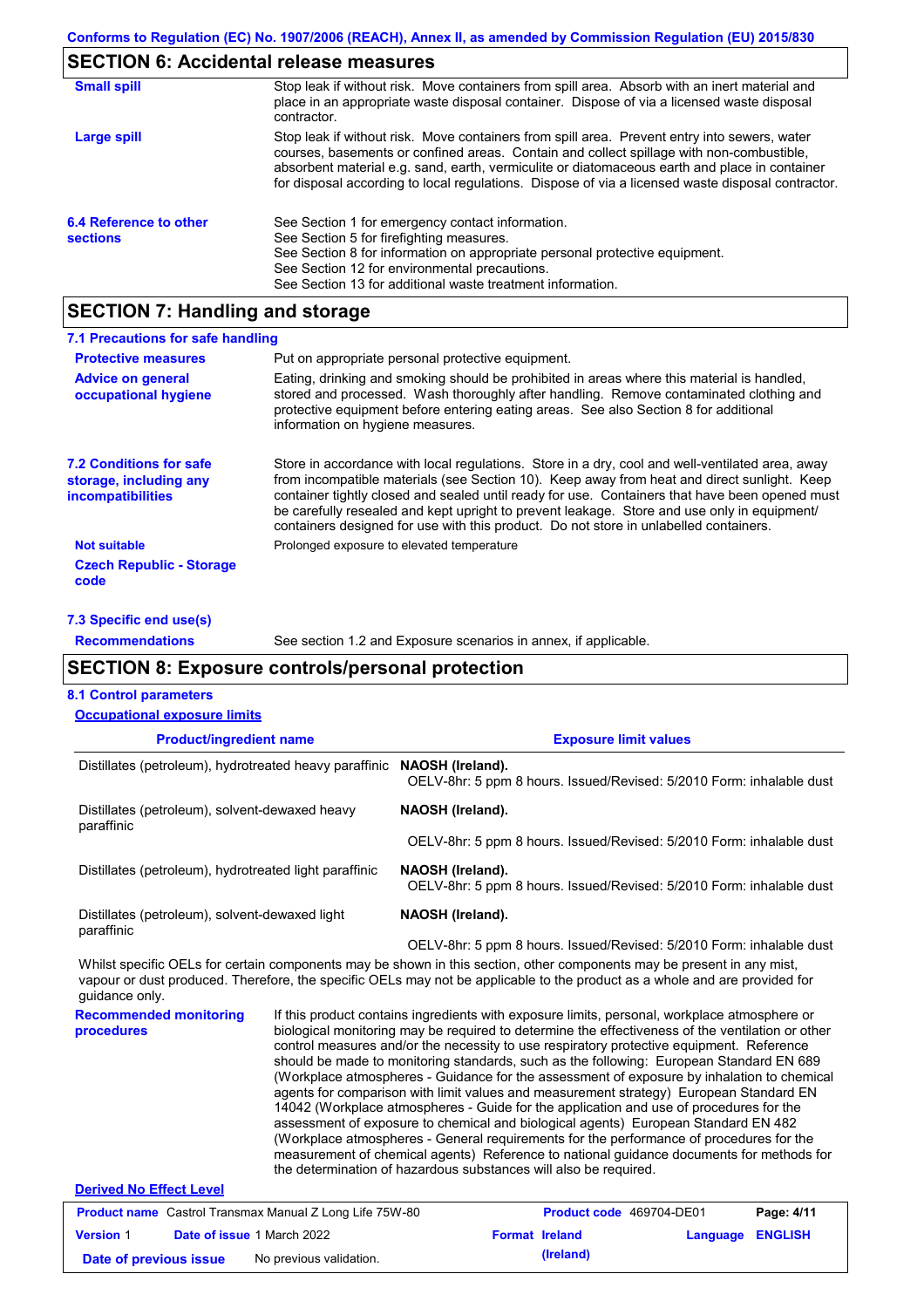# **SECTION 8: Exposure controls/personal protection**

No DNELs/DMELs available.

### **Predicted No Effect Concentration**

No PNECs available

| <b>8.2 Exposure controls</b>                      |                                                                                                                                                                                                                                                                                                                                                                                                                                                                                                                                                                                                                                                                                                                                                                                                                                                                                                                                                                                                         |
|---------------------------------------------------|---------------------------------------------------------------------------------------------------------------------------------------------------------------------------------------------------------------------------------------------------------------------------------------------------------------------------------------------------------------------------------------------------------------------------------------------------------------------------------------------------------------------------------------------------------------------------------------------------------------------------------------------------------------------------------------------------------------------------------------------------------------------------------------------------------------------------------------------------------------------------------------------------------------------------------------------------------------------------------------------------------|
| <b>Appropriate engineering</b><br><b>controls</b> | Provide exhaust ventilation or other engineering controls to keep the relevant airborne<br>concentrations below their respective occupational exposure limits.<br>All activities involving chemicals should be assessed for their risks to health, to ensure<br>exposures are adequately controlled. Personal protective equipment should only be considered<br>after other forms of control measures (e.g. engineering controls) have been suitably evaluated.<br>Personal protective equipment should conform to appropriate standards, be suitable for use, be<br>kept in good condition and properly maintained.<br>Your supplier of personal protective equipment should be consulted for advice on selection and<br>appropriate standards. For further information contact your national organisation for standards.<br>The final choice of protective equipment will depend upon a risk assessment. It is important to<br>ensure that all items of personal protective equipment are compatible. |
| <b>Individual protection measures</b>             |                                                                                                                                                                                                                                                                                                                                                                                                                                                                                                                                                                                                                                                                                                                                                                                                                                                                                                                                                                                                         |
| <b>Hygiene measures</b>                           | Wash hands, forearms and face thoroughly after handling chemical products, before eating,<br>smoking and using the lavatory and at the end of the working period. Ensure that eyewash<br>stations and safety showers are close to the workstation location.                                                                                                                                                                                                                                                                                                                                                                                                                                                                                                                                                                                                                                                                                                                                             |
| <b>Respiratory protection</b>                     | In case of insufficient ventilation, wear suitable respiratory equipment.<br>The correct choice of respiratory protection depends upon the chemicals being handled, the<br>conditions of work and use, and the condition of the respiratory equipment. Safety procedures<br>should be developed for each intended application. Respiratory protection equipment should<br>therefore be chosen in consultation with the supplier/manufacturer and with a full assessment<br>of the working conditions.                                                                                                                                                                                                                                                                                                                                                                                                                                                                                                   |
| <b>Eye/face protection</b>                        | Safety glasses with side shields.                                                                                                                                                                                                                                                                                                                                                                                                                                                                                                                                                                                                                                                                                                                                                                                                                                                                                                                                                                       |
| <b>Skin protection</b>                            |                                                                                                                                                                                                                                                                                                                                                                                                                                                                                                                                                                                                                                                                                                                                                                                                                                                                                                                                                                                                         |
| <b>Hand protection</b>                            | <b>General Information:</b>                                                                                                                                                                                                                                                                                                                                                                                                                                                                                                                                                                                                                                                                                                                                                                                                                                                                                                                                                                             |
|                                                   | Because specific work environments and material handling practices vary, safety procedures<br>should be developed for each intended application. The correct choice of protective gloves<br>depends upon the chemicals being handled, and the conditions of work and use. Most gloves<br>provide protection for only a limited time before they must be discarded and replaced (even the<br>best chemically resistant gloves will break down after repeated chemical exposures).                                                                                                                                                                                                                                                                                                                                                                                                                                                                                                                        |
|                                                   | Gloves should be chosen in consultation with the supplier / manufacturer and taking account of<br>a full assessment of the working conditions.                                                                                                                                                                                                                                                                                                                                                                                                                                                                                                                                                                                                                                                                                                                                                                                                                                                          |
|                                                   | Recommended: Nitrile gloves.<br><b>Breakthrough time:</b>                                                                                                                                                                                                                                                                                                                                                                                                                                                                                                                                                                                                                                                                                                                                                                                                                                                                                                                                               |
|                                                   | Breakthrough time data are generated by glove manufacturers under laboratory test conditions<br>and represent how long a glove can be expected to provide effective permeation resistance. It<br>is important when following breakthrough time recommendations that actual workplace<br>conditions are taken into account. Always consult with your glove supplier for up-to-date<br>technical information on breakthrough times for the recommended glove type.<br>Our recommendations on the selection of gloves are as follows:                                                                                                                                                                                                                                                                                                                                                                                                                                                                      |
|                                                   | Continuous contact:                                                                                                                                                                                                                                                                                                                                                                                                                                                                                                                                                                                                                                                                                                                                                                                                                                                                                                                                                                                     |
|                                                   | Gloves with a minimum breakthrough time of 240 minutes, or >480 minutes if suitable gloves<br>can be obtained.<br>If suitable gloves are not available to offer that level of protection, gloves with shorter<br>breakthrough times may be acceptable as long as appropriate glove maintenance and<br>replacement regimes are determined and adhered to.                                                                                                                                                                                                                                                                                                                                                                                                                                                                                                                                                                                                                                                |
|                                                   | Short-term / splash protection:                                                                                                                                                                                                                                                                                                                                                                                                                                                                                                                                                                                                                                                                                                                                                                                                                                                                                                                                                                         |
|                                                   | Recommended breakthrough times as above.<br>It is recognised that for short-term, transient exposures, gloves with shorter breakthrough times<br>may commonly be used. Therefore, appropriate maintenance and replacement regimes must<br>be determined and rigorously followed.                                                                                                                                                                                                                                                                                                                                                                                                                                                                                                                                                                                                                                                                                                                        |
|                                                   | <b>Glove Thickness:</b>                                                                                                                                                                                                                                                                                                                                                                                                                                                                                                                                                                                                                                                                                                                                                                                                                                                                                                                                                                                 |
|                                                   | For general applications, we recommend gloves with a thickness typically greater than 0.35 mm.                                                                                                                                                                                                                                                                                                                                                                                                                                                                                                                                                                                                                                                                                                                                                                                                                                                                                                          |

|                        | <b>Product name</b> Castrol Transmax Manual Z Long Life 75W-80 | <b>Product code</b> 469704-DE01 |                  | Page: 5/11 |
|------------------------|----------------------------------------------------------------|---------------------------------|------------------|------------|
| <b>Version 1</b>       | <b>Date of issue 1 March 2022</b>                              | <b>Format Ireland</b>           | Language ENGLISH |            |
| Date of previous issue | No previous validation.                                        | (Ireland)                       |                  |            |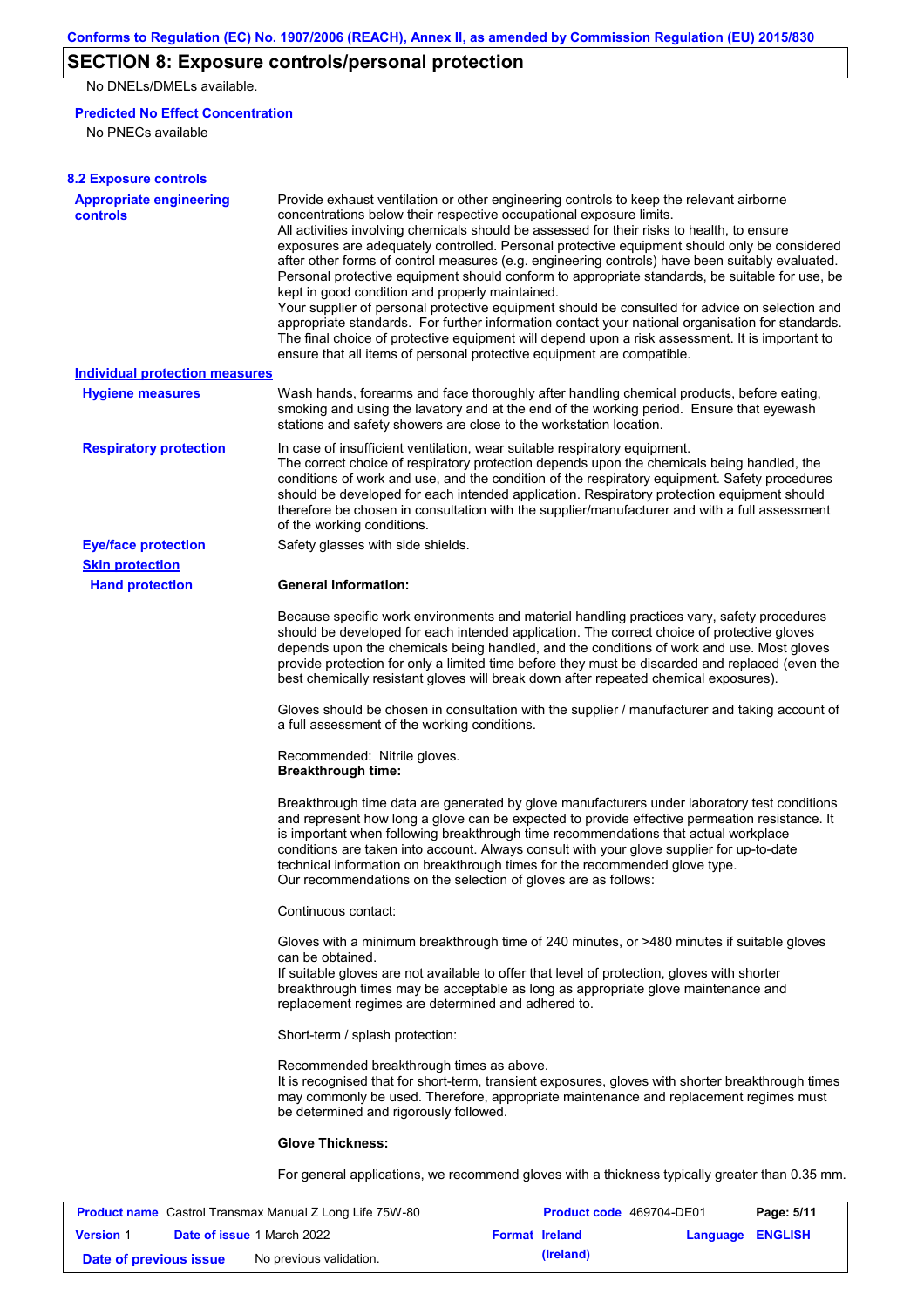# **SECTION 8: Exposure controls/personal protection**

|                                           | It should be emphasised that glove thickness is not necessarily a good predictor of glove<br>resistance to a specific chemical, as the permeation efficiency of the glove will be dependent<br>on the exact composition of the glove material. Therefore, glove selection should also be based<br>on consideration of the task requirements and knowledge of breakthrough times.<br>Glove thickness may also vary depending on the glove manufacturer, the glove type and the<br>glove model. Therefore, the manufacturers' technical data should always be taken into account<br>to ensure selection of the most appropriate glove for the task.                                     |
|-------------------------------------------|---------------------------------------------------------------------------------------------------------------------------------------------------------------------------------------------------------------------------------------------------------------------------------------------------------------------------------------------------------------------------------------------------------------------------------------------------------------------------------------------------------------------------------------------------------------------------------------------------------------------------------------------------------------------------------------|
|                                           | Note: Depending on the activity being conducted, gloves of varying thickness may be required<br>for specific tasks. For example:                                                                                                                                                                                                                                                                                                                                                                                                                                                                                                                                                      |
|                                           | • Thinner gloves (down to 0.1 mm or less) may be required where a high degree of manual<br>dexterity is needed. However, these gloves are only likely to give short duration protection and<br>would normally be just for single use applications, then disposed of.                                                                                                                                                                                                                                                                                                                                                                                                                  |
|                                           | • Thicker gloves (up to 3 mm or more) may be required where there is a mechanical (as well<br>as a chemical) risk i.e. where there is abrasion or puncture potential.                                                                                                                                                                                                                                                                                                                                                                                                                                                                                                                 |
| <b>Skin and body</b>                      | Use of protective clothing is good industrial practice.<br>Personal protective equipment for the body should be selected based on the task being<br>performed and the risks involved and should be approved by a specialist before handling this<br>product.<br>Cotton or polyester/cotton overalls will only provide protection against light superficial<br>contamination that will not soak through to the skin. Overalls should be laundered on a regular<br>basis. When the risk of skin exposure is high (e.g. when cleaning up spillages or if there is a<br>risk of splashing) then chemical resistant aprons and/or impervious chemical suits and boots<br>will be required. |
| <b>Refer to standards:</b>                | Respiratory protection: EN 529<br>Gloves: EN 420, EN 374<br>Eye protection: EN 166<br>Filtering half-mask: EN 149<br>Filtering half-mask with valve: EN 405<br>Half-mask: EN 140 plus filter<br>Full-face mask: EN 136 plus filter<br>Particulate filters: EN 143<br>Gas/combined filters: EN 14387                                                                                                                                                                                                                                                                                                                                                                                   |
| <b>Environmental exposure</b><br>controls | Emissions from ventilation or work process equipment should be checked to ensure they<br>comply with the requirements of environmental protection legislation. In some cases, fume<br>scrubbers, filters or engineering modifications to the process equipment will be necessary to<br>reduce emissions to acceptable levels.                                                                                                                                                                                                                                                                                                                                                         |

# **SECTION 9: Physical and chemical properties**

The conditions of measurement of all properties are at standard temperature and pressure unless otherwise indicated.

### **9.1 Information on basic physical and chemical properties**

| <b>Appearance</b>                                      |                                       |
|--------------------------------------------------------|---------------------------------------|
| <b>Physical state</b>                                  | Liquid.                               |
| <b>Colour</b>                                          | Blue.                                 |
| Odour                                                  | Not available.                        |
| <b>Odour threshold</b>                                 | Not available.                        |
| рH                                                     | Not applicable.                       |
| <b>Melting point/freezing point</b>                    | Not available.                        |
| Initial boiling point and boiling                      | Not available.                        |
| range                                                  |                                       |
| <b>Pour point</b>                                      | -57 $^{\circ}$ C                      |
| <b>Flash point</b>                                     | Open cup: >180°C (>356°F) [Cleveland] |
| <b>Evaporation rate</b>                                | Not available.                        |
| Flammability (solid, gas)                              | Not available.                        |
| <b>Upper/lower flammability or</b><br>explosive limits | Not available.                        |
| <b>Vapour pressure</b>                                 | Not available.                        |

| <b>Product name</b> Castrol Transmax Manual Z Long Life 75W-80 |  |                                   | <b>Product code</b> 469704-DE01 |           | Page: 6/11       |  |
|----------------------------------------------------------------|--|-----------------------------------|---------------------------------|-----------|------------------|--|
| <b>Version 1</b>                                               |  | <b>Date of issue 1 March 2022</b> | <b>Format Ireland</b>           |           | Language ENGLISH |  |
| Date of previous issue                                         |  | No previous validation.           |                                 | (Ireland) |                  |  |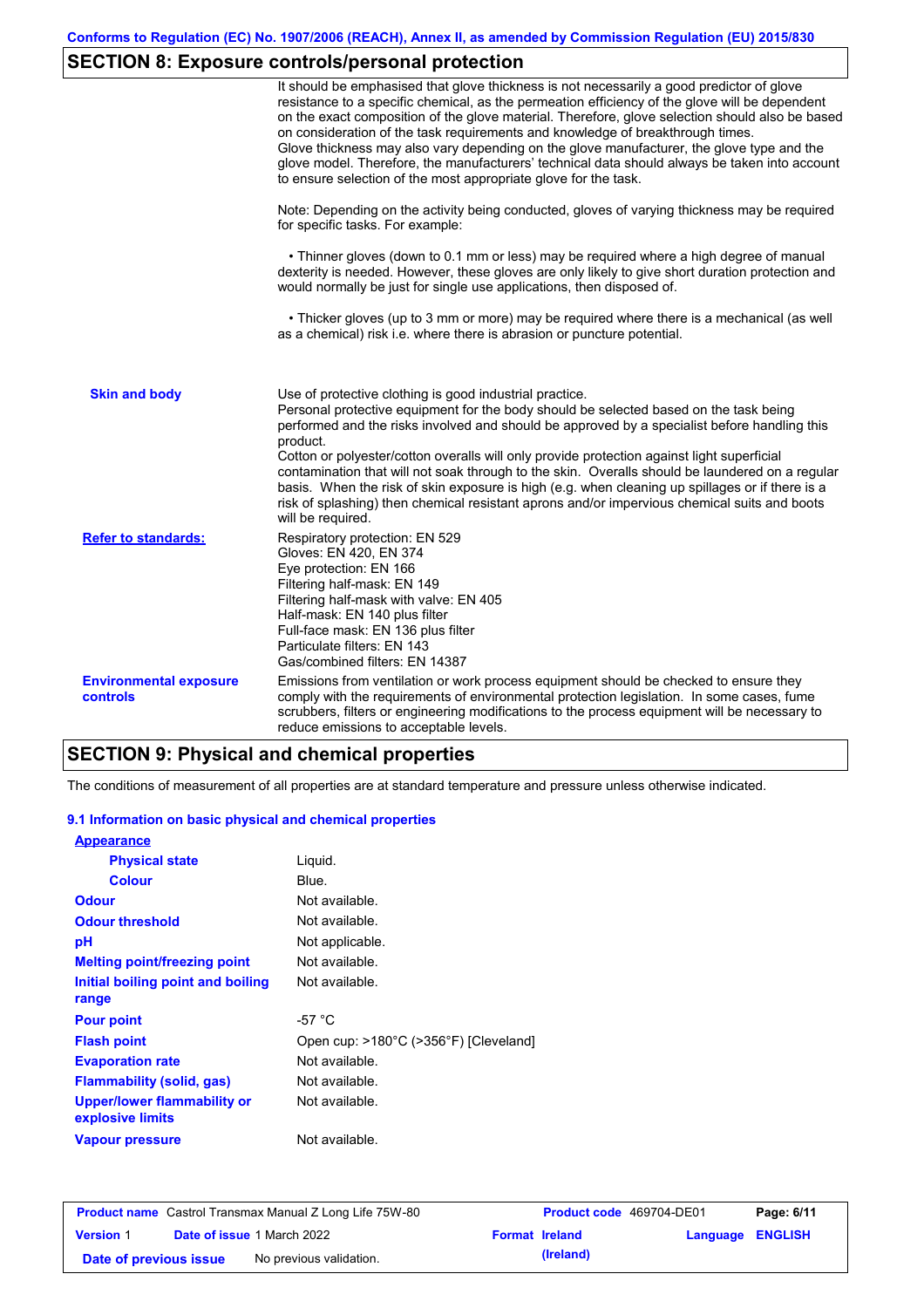# **SECTION 9: Physical and chemical properties**

|                                                                                                                       |                                                                                                                                                                         |             | Vapour Pressure at 20°C |                   | Vapour pressure at 50°C |                            |               |
|-----------------------------------------------------------------------------------------------------------------------|-------------------------------------------------------------------------------------------------------------------------------------------------------------------------|-------------|-------------------------|-------------------|-------------------------|----------------------------|---------------|
|                                                                                                                       | <b>Ingredient name</b>                                                                                                                                                  | mm Hg kPa   |                         | <b>Method</b>     | mm<br>Hg                | kPa                        | <b>Method</b> |
|                                                                                                                       | Dec-1-ene,<br>homopolymer,<br>hydrogenated                                                                                                                              | $\mathbf 0$ | 0                       | ASTM E<br>1194-87 |                         |                            |               |
|                                                                                                                       | Distillates (petroleum),<br>hydrotreated heavy<br>paraffinic                                                                                                            | < 0.08      | $0.011$                 | ASTM D 5191       |                         |                            |               |
|                                                                                                                       | Distillates (petroleum),<br>solvent-dewaxed<br>heavy paraffinic                                                                                                         | < 0.08      | $0.011$                 | ASTM D 5191       |                         |                            |               |
|                                                                                                                       | Distillates (petroleum),<br>hydrotreated light<br>paraffinic                                                                                                            | < 0.08      | $0.011$                 | ASTM D 5191       |                         |                            |               |
|                                                                                                                       | Distillates (petroleum),<br>solvent-dewaxed light<br>paraffinic                                                                                                         | < 0.08      | $0.011$                 | ASTM D 5191       |                         |                            |               |
| <b>Vapour density</b>                                                                                                 | Not available.                                                                                                                                                          |             |                         |                   |                         |                            |               |
| <b>Relative density</b>                                                                                               | Not available.                                                                                                                                                          |             |                         |                   |                         |                            |               |
| <b>Density</b>                                                                                                        | <1000 kg/m <sup>3</sup> (<1 g/cm <sup>3</sup> ) at 15 <sup>°</sup> C                                                                                                    |             |                         |                   |                         |                            |               |
| <b>Solubility(ies)</b>                                                                                                | insoluble in water.                                                                                                                                                     |             |                         |                   |                         |                            |               |
| <b>Partition coefficient: n-octanol/</b><br>water                                                                     | Not applicable.                                                                                                                                                         |             |                         |                   |                         |                            |               |
| <b>Auto-ignition temperature</b>                                                                                      | <b>Ingredient name</b>                                                                                                                                                  |             | °C                      | °F                |                         | <b>Method</b>              |               |
|                                                                                                                       | Dec-1-ene, homopolymer,<br>hydrogenated                                                                                                                                 |             | 343 to 369              |                   |                         | 649.4 to 696.2 ASTM D 2159 |               |
| <b>Decomposition temperature</b>                                                                                      | Not available.                                                                                                                                                          |             |                         |                   |                         |                            |               |
| <b>Viscosity</b>                                                                                                      | Kinematic: 53.9 mm <sup>2</sup> /s (53.9 cSt) at 40 $^{\circ}$ C<br>Kinematic: 9 mm <sup>2</sup> /s (9 cSt) at 100°C                                                    |             |                         |                   |                         |                            |               |
| <b>Explosive properties</b>                                                                                           | Not available.                                                                                                                                                          |             |                         |                   |                         |                            |               |
| <b>Oxidising properties</b>                                                                                           | Not available.                                                                                                                                                          |             |                         |                   |                         |                            |               |
| <b>Particle characteristics</b><br><b>Median particle size</b><br>9.2 Other information<br>No additional information. | Not applicable.                                                                                                                                                         |             |                         |                   |                         |                            |               |
| <b>SECTION 10: Stability and reactivity</b>                                                                           |                                                                                                                                                                         |             |                         |                   |                         |                            |               |
| <b>10.1 Reactivity</b>                                                                                                | No specific test data available for this product. Refer to Conditions to avoid and Incompatible<br>materials for additional information.                                |             |                         |                   |                         |                            |               |
| <b>10.2 Chemical stability</b>                                                                                        | The product is stable.                                                                                                                                                  |             |                         |                   |                         |                            |               |
| 10.3 Possibility of<br>hazardous reactions                                                                            | Under normal conditions of storage and use, hazardous reactions will not occur.<br>Under normal conditions of storage and use, hazardous polymerisation will not occur. |             |                         |                   |                         |                            |               |
| <b>10.4 Conditions to avoid</b>                                                                                       | Avoid all possible sources of ignition (spark or flame).                                                                                                                |             |                         |                   |                         |                            |               |
| 10.5 Incompatible materials                                                                                           | Reactive or incompatible with the following materials: oxidising materials.                                                                                             |             |                         |                   |                         |                            |               |
| <b>10.6 Hazardous</b><br>decomposition products                                                                       | Under normal conditions of storage and use, hazardous decomposition products should not be<br>produced.                                                                 |             |                         |                   |                         |                            |               |
|                                                                                                                       |                                                                                                                                                                         |             |                         |                   |                         |                            |               |

| <b>Product name</b> Castrol Transmax Manual Z Long Life 75W-80 |  |                                   | <b>Product code</b> 469704-DE01 |           | Page: 7/11              |  |
|----------------------------------------------------------------|--|-----------------------------------|---------------------------------|-----------|-------------------------|--|
| <b>Version 1</b>                                               |  | <b>Date of issue 1 March 2022</b> | <b>Format Ireland</b>           |           | <b>Language ENGLISH</b> |  |
| Date of previous issue                                         |  | No previous validation.           |                                 | (Ireland) |                         |  |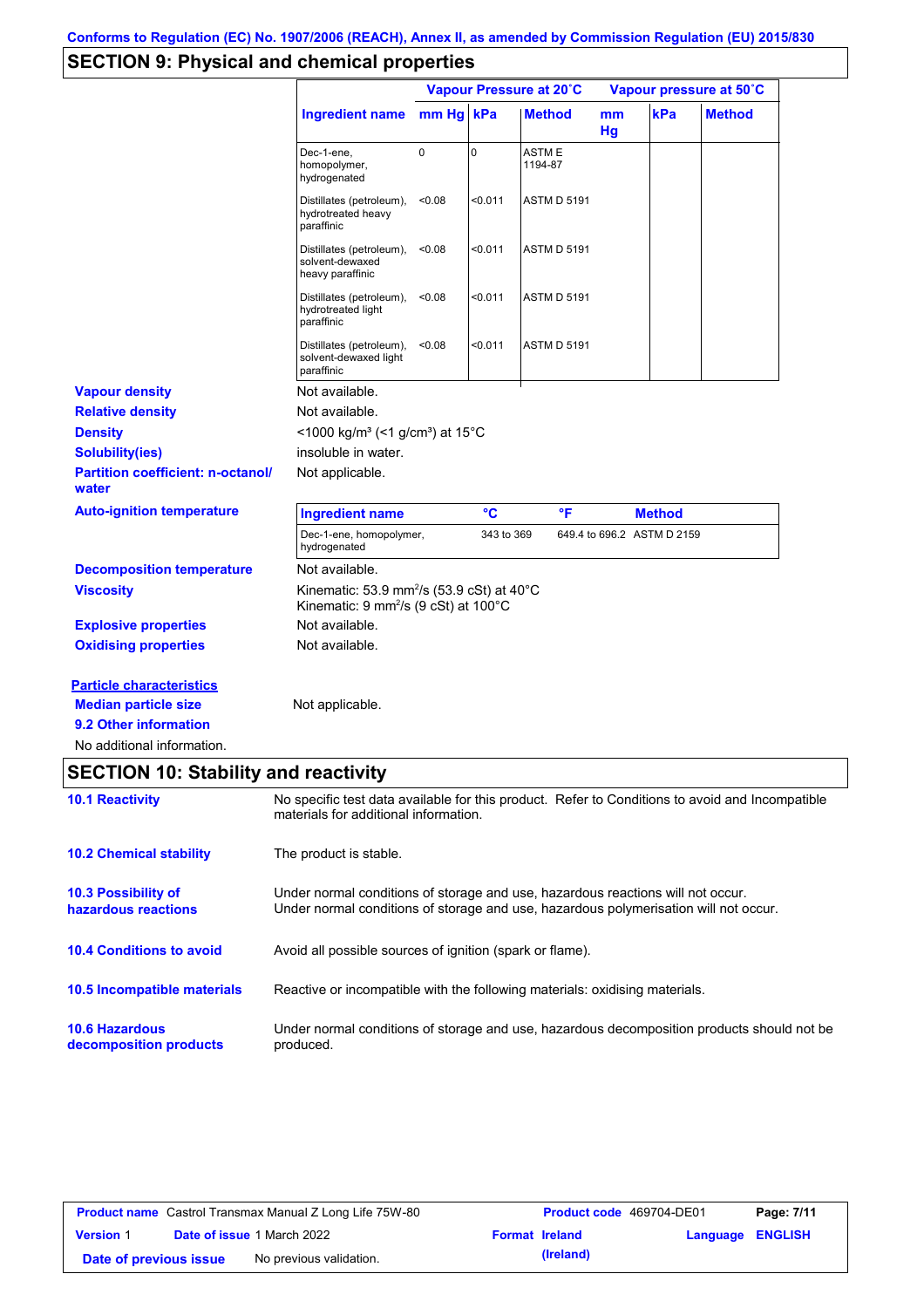## **SECTION 11: Toxicological information**

#### **11.1 Information on toxicological effects**

**Acute toxicity estimates**

| <b>Product/ingredient name</b>                                                                                                      |                                                                                                                             | Oral (mg/<br>kg) | <b>Dermal</b><br>(mg/kg) | <b>Inhalation</b><br>(gases)<br>(ppm) | <b>Inhalation</b><br>(vapours)<br>(mg/l) | <b>Inhalation</b><br>(dusts<br>and mists)<br>(mg/l) |
|-------------------------------------------------------------------------------------------------------------------------------------|-----------------------------------------------------------------------------------------------------------------------------|------------------|--------------------------|---------------------------------------|------------------------------------------|-----------------------------------------------------|
| Amines, C12-14-alkyl, reaction products with<br>hexanol, phosphorus oxide (P2O5), phosphorus<br>sulphide (P2S5) and propylene oxide |                                                                                                                             | 500              | N/A                      | N/A                                   | N/A                                      | N/A                                                 |
| <b>Information on likely</b><br>routes of exposure                                                                                  | Routes of entry anticipated: Dermal, Inhalation.                                                                            |                  |                          |                                       |                                          |                                                     |
| <b>Potential acute health effects</b>                                                                                               |                                                                                                                             |                  |                          |                                       |                                          |                                                     |
| <b>Inhalation</b>                                                                                                                   | Vapour inhalation under ambient conditions is not normally a problem due to low vapour<br>pressure.                         |                  |                          |                                       |                                          |                                                     |
| <b>Ingestion</b>                                                                                                                    | No known significant effects or critical hazards.                                                                           |                  |                          |                                       |                                          |                                                     |
| <b>Skin contact</b>                                                                                                                 | Defatting to the skin. May cause skin dryness and irritation.                                                               |                  |                          |                                       |                                          |                                                     |
| <b>Eye contact</b>                                                                                                                  | No known significant effects or critical hazards.                                                                           |                  |                          |                                       |                                          |                                                     |
| Symptoms related to the physical, chemical and toxicological characteristics                                                        |                                                                                                                             |                  |                          |                                       |                                          |                                                     |
| <b>Inhalation</b>                                                                                                                   | May be harmful by inhalation if exposure to vapour, mists or fumes resulting from thermal<br>decomposition products occurs. |                  |                          |                                       |                                          |                                                     |
| <b>Ingestion</b>                                                                                                                    | No specific data.                                                                                                           |                  |                          |                                       |                                          |                                                     |
| <b>Skin contact</b>                                                                                                                 | Adverse symptoms may include the following:<br>irritation<br>dryness<br>cracking                                            |                  |                          |                                       |                                          |                                                     |
| <b>Eye contact</b>                                                                                                                  | No specific data.                                                                                                           |                  |                          |                                       |                                          |                                                     |
| Delayed and immediate effects as well as chronic effects from short and long-term exposure                                          |                                                                                                                             |                  |                          |                                       |                                          |                                                     |
| <b>Inhalation</b>                                                                                                                   | Overexposure to the inhalation of airborne droplets or aerosols may cause irritation of the<br>respiratory tract.           |                  |                          |                                       |                                          |                                                     |
| <b>Ingestion</b>                                                                                                                    | Ingestion of large quantities may cause nausea and diarrhoea.                                                               |                  |                          |                                       |                                          |                                                     |
| <b>Skin contact</b>                                                                                                                 | Prolonged or repeated contact can defat the skin and lead to irritation and/or dermatitis.                                  |                  |                          |                                       |                                          |                                                     |
| <b>Eye contact</b>                                                                                                                  | Potential risk of transient stinging or redness if accidental eye contact occurs.                                           |                  |                          |                                       |                                          |                                                     |
| <b>Potential chronic health effects</b>                                                                                             |                                                                                                                             |                  |                          |                                       |                                          |                                                     |
| <b>General</b>                                                                                                                      | No known significant effects or critical hazards.                                                                           |                  |                          |                                       |                                          |                                                     |
| <b>Carcinogenicity</b>                                                                                                              | No known significant effects or critical hazards.                                                                           |                  |                          |                                       |                                          |                                                     |
| <b>Mutagenicity</b>                                                                                                                 | No known significant effects or critical hazards.                                                                           |                  |                          |                                       |                                          |                                                     |
| <b>Developmental effects</b>                                                                                                        | No known significant effects or critical hazards.                                                                           |                  |                          |                                       |                                          |                                                     |
| <b>Fertility effects</b>                                                                                                            | No known significant effects or critical hazards.                                                                           |                  |                          |                                       |                                          |                                                     |

## **SECTION 12: Ecological information**

**12.1 Toxicity**

**Environmental hazards** Not classified as dangerous

#### **12.2 Persistence and degradability**

Not expected to be rapidly degradable.

#### **12.3 Bioaccumulative potential**

This product is not expected to bioaccumulate through food chains in the environment.

| <b>12.4 Mobility in soil</b>                            |                                                                      |
|---------------------------------------------------------|----------------------------------------------------------------------|
| <b>Soil/water partition</b><br><b>coefficient (Koc)</b> | Not available.                                                       |
| <b>Mobility</b>                                         | Spillages may penetrate the soil causing ground water contamination. |

#### **12.5 Results of PBT and vPvB assessment**

Product does not meet the criteria for PBT or vPvB according to Regulation (EC) No. 1907/2006, Annex XIII.

### **12.6 Other adverse effects Product name** Castrol Transmax Manual Z Long Life 75W-80 **Product code** 469704-DE01 **Page: 8/11 Version** 1 **Date of issue** 1 March 2022 **Format Ireland Language ENGLISH Date of previous issue** No previous validation. **All includes** (Ireland)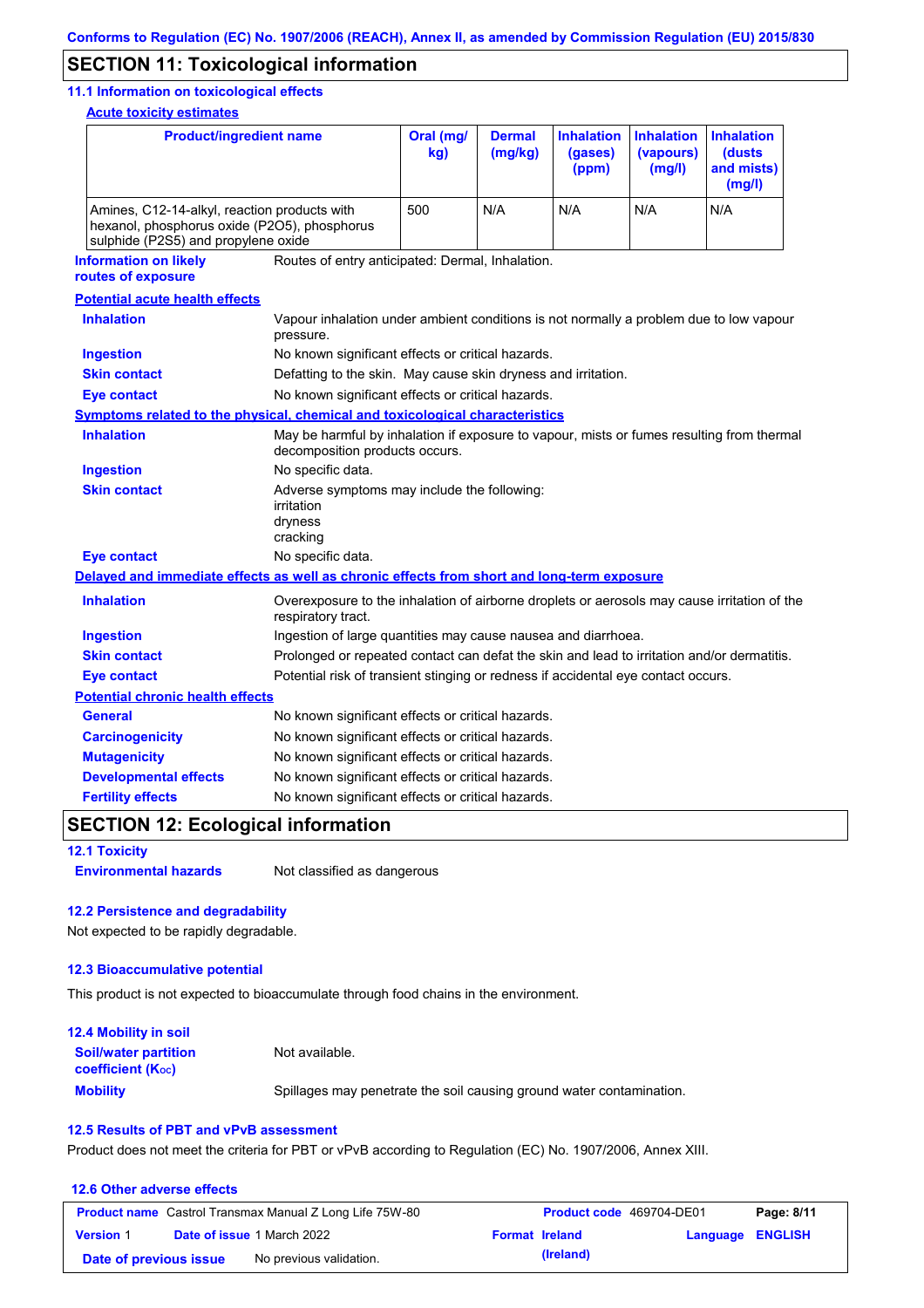## **SECTION 12: Ecological information**

**Other ecological information**

Spills may form a film on water surfaces causing physical damage to organisms. Oxygen transfer could also be impaired.

## **SECTION 13: Disposal considerations**

| <b>13.1 Waste treatment methods</b> |                                                                                                                                                                      |
|-------------------------------------|----------------------------------------------------------------------------------------------------------------------------------------------------------------------|
| <b>Product</b>                      |                                                                                                                                                                      |
| <b>Methods of disposal</b>          | Where possible, arrange for product to be recycled. Dispose of via an authorised person/<br>licensed waste disposal contractor in accordance with local regulations. |
| <b>Hazardous waste</b>              | Yes.                                                                                                                                                                 |

## **European waste catalogue (EWC)**

| <b>Waste code</b> | <b>Waste designation</b>                    |
|-------------------|---------------------------------------------|
| 13 02 06*         | synthetic engine, gear and lubricating oils |

However, deviation from the intended use and/or the presence of any potential contaminants may require an alternative waste disposal code to be assigned by the end user.

#### **Packaging**

| <b>Methods of disposal</b> | Where possible, arrange for product to be recycled. Dispose of via an authorised person/<br>licensed waste disposal contractor in accordance with local regulations.                                                                    |
|----------------------------|-----------------------------------------------------------------------------------------------------------------------------------------------------------------------------------------------------------------------------------------|
| <b>Special precautions</b> | This material and its container must be disposed of in a safe way. Empty containers or liners<br>may retain some product residues. Avoid dispersal of spilt material and runoff and contact with<br>soil, waterways, drains and sewers. |
| <b>References</b>          | Commission 2014/955/EU<br>Directive 2008/98/EC                                                                                                                                                                                          |

## **SECTION 14: Transport information**

|                                           | <b>ADR/RID</b> | <b>ADN</b>     | <b>IMDG</b>    | <b>IATA</b>    |
|-------------------------------------------|----------------|----------------|----------------|----------------|
| 14.1 UN number                            | Not regulated. | Not regulated. | Not regulated. | Not regulated. |
| 14.2 UN proper<br>shipping name           |                |                |                |                |
| <b>14.3 Transport</b><br>hazard class(es) |                |                |                |                |
| 14.4 Packing<br>group                     |                |                |                |                |
| 14.5<br><b>Environmental</b><br>hazards   | No.            | No.            | No.            | No.            |
| <b>Additional</b><br>information          |                |                | -              |                |

**14.6 Special precautions for user** Not available.

**14.7 Transport in bulk according to IMO** 

Not available.

**instruments**

## **SECTION 15: Regulatory information**

**15.1 Safety, health and environmental regulations/legislation specific for the substance or mixture**

**EU Regulation (EC) No. 1907/2006 (REACH)**

**Annex XIV - List of substances subject to authorisation**

## **Annex XIV**

None of the components are listed.

**Substances of very high concern**

None of the components are listed.

**EU Regulation (EC) No. 1907/2006 (REACH)**

| <b>Product name</b> Castrol Transmax Manual Z Long Life 75W-80 |  | <b>Product code</b> 469704-DE01   |                       | Page: 9/11 |                         |  |
|----------------------------------------------------------------|--|-----------------------------------|-----------------------|------------|-------------------------|--|
| <b>Version 1</b>                                               |  | <b>Date of issue 1 March 2022</b> | <b>Format Ireland</b> |            | <b>Language ENGLISH</b> |  |
| Date of previous issue                                         |  | No previous validation.           |                       | (Ireland)  |                         |  |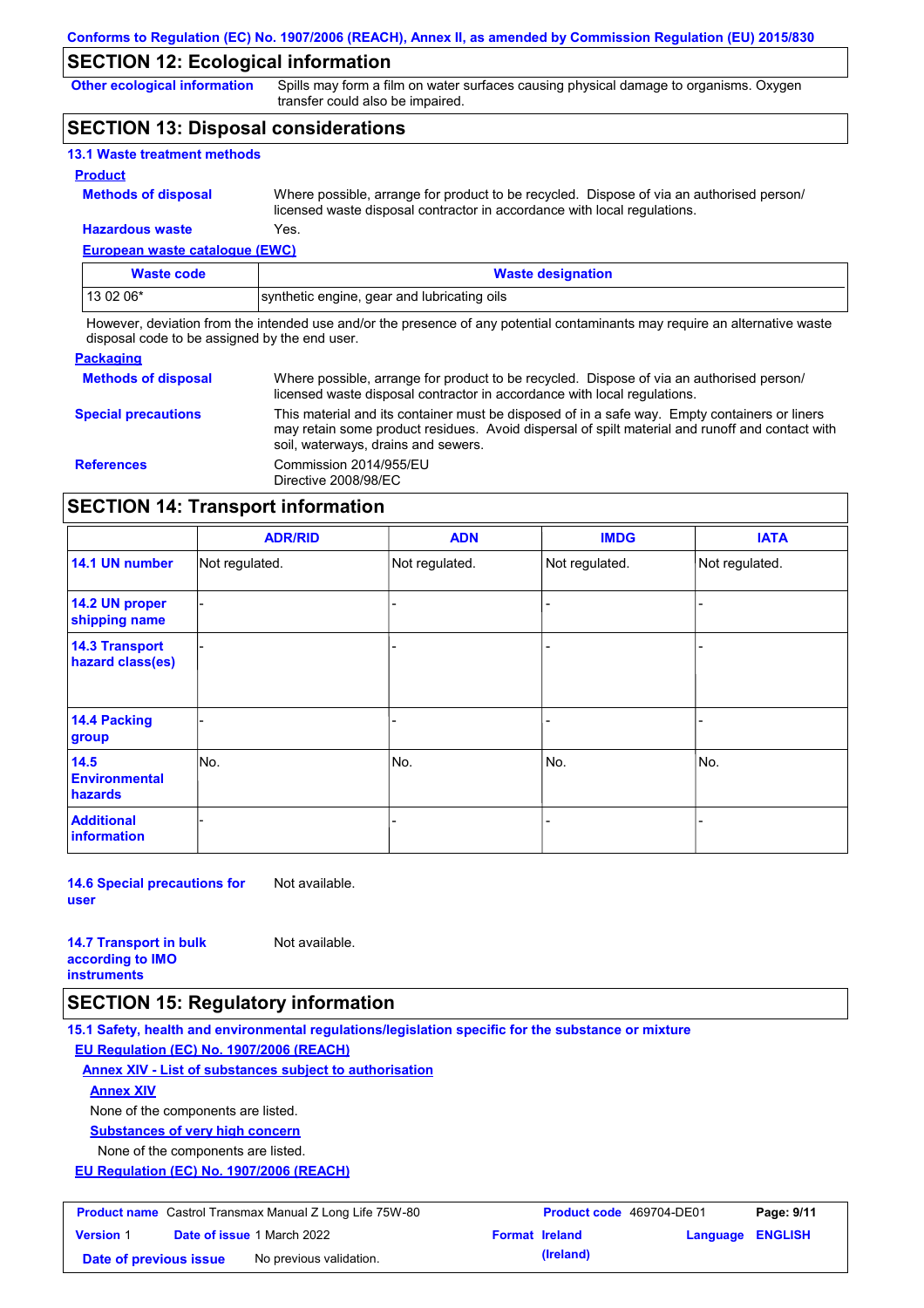## **Conforms to Regulation (EC) No. 1907/2006 (REACH), Annex II, as amended by Commission Regulation (EU) 2015/830**

# **SECTION 15: Regulatory information**

| <b>Annex XVII - Restrictions</b><br>on the manufacture,<br>placing on the market<br>and use of certain<br>dangerous substances,<br>mixtures and articles | Not applicable.                                                                                                                |
|----------------------------------------------------------------------------------------------------------------------------------------------------------|--------------------------------------------------------------------------------------------------------------------------------|
| <b>Other regulations</b>                                                                                                                                 |                                                                                                                                |
| <b>REACH Status</b>                                                                                                                                      | The company, as identified in Section 1, sells this product in the EU in compliance with the<br>current requirements of REACH. |
| <b>United States inventory</b><br>(TSCA 8b)                                                                                                              | All components are active or exempted.                                                                                         |
| <b>Australia inventory (AIIC)</b>                                                                                                                        | All components are listed or exempted.                                                                                         |
| <b>Canada inventory</b>                                                                                                                                  | All components are listed or exempted.                                                                                         |
| <b>China inventory (IECSC)</b>                                                                                                                           | All components are listed or exempted.                                                                                         |
| <b>Japan inventory (CSCL)</b>                                                                                                                            | At least one component is not listed.                                                                                          |
| <b>Korea inventory (KECI)</b>                                                                                                                            | All components are listed or exempted.                                                                                         |
| <b>Philippines inventory</b><br>(PICCS)                                                                                                                  | At least one component is not listed.                                                                                          |
| <b>Taiwan Chemical</b><br><b>Substances Inventory</b><br>(TCSI)                                                                                          | All components are listed or exempted.                                                                                         |
| Ozone depleting substances (1005/2009/EU)                                                                                                                |                                                                                                                                |
| Not listed.                                                                                                                                              |                                                                                                                                |
| Prior Informed Consent (PIC) (649/2012/EU)                                                                                                               |                                                                                                                                |
| Not listed.                                                                                                                                              |                                                                                                                                |
| <b>Persistent Organic Pollutants</b><br>Not listed.                                                                                                      |                                                                                                                                |
| <b>EU - Water framework directive - Priority substances</b>                                                                                              |                                                                                                                                |
| None of the components are listed.                                                                                                                       |                                                                                                                                |
| <b>Seveso Directive</b>                                                                                                                                  |                                                                                                                                |
| This product is not controlled under the Seveso Directive.                                                                                               |                                                                                                                                |
|                                                                                                                                                          |                                                                                                                                |

**15.2 Chemical safety assessment** A Chemical Safety Assessment has been carried out for one or more of the substances within this mixture. A Chemical Safety Assessment has not been carried out for the mixture itself.

## **SECTION 16: Other information**

| <b>Abbreviations and acronyms</b>                                                                                | ADN = European Provisions concerning the International Carriage of Dangerous Goods by<br>Inland Waterway<br>ADR = The European Agreement concerning the International Carriage of Dangerous Goods by<br>Road<br>$ATE =$ Acute Toxicity Estimate<br><b>BCF</b> = Bioconcentration Factor<br>CAS = Chemical Abstracts Service<br>CLP = Classification, Labelling and Packaging Regulation [Regulation (EC) No. 1272/2008]<br>CSA = Chemical Safety Assessment<br>CSR = Chemical Safety Report<br>DMEL = Derived Minimal Effect Level<br>DNEL = Derived No Effect Level<br>EINECS = European Inventory of Existing Commercial chemical Substances<br>ES = Exposure Scenario<br>EUH statement = CLP-specific Hazard statement<br>EWC = European Waste Catalogue |                       |          |                               |  |  |
|------------------------------------------------------------------------------------------------------------------|-------------------------------------------------------------------------------------------------------------------------------------------------------------------------------------------------------------------------------------------------------------------------------------------------------------------------------------------------------------------------------------------------------------------------------------------------------------------------------------------------------------------------------------------------------------------------------------------------------------------------------------------------------------------------------------------------------------------------------------------------------------|-----------------------|----------|-------------------------------|--|--|
|                                                                                                                  | IATA = International Air Transport Association<br>IBC = Intermediate Bulk Container<br><b>IMDG</b> = International Maritime Dangerous Goods<br>LogPow = logarithm of the octanol/water partition coefficient<br>MARPOL = International Convention for the Prevention of Pollution From Ships, 1973 as<br>modified by the Protocol of 1978. ("Marpol" = marine pollution)<br>OECD = Organisation for Economic Co-operation and Development<br>PBT = Persistent, Bioaccumulative and Toxic<br>Product code 469704-DE01                                                                                                                                                                                                                                        |                       |          |                               |  |  |
| <b>Product name</b> Castrol Transmax Manual Z Long Life 75W-80<br>Date of issue 1 March 2022<br><b>Version 1</b> |                                                                                                                                                                                                                                                                                                                                                                                                                                                                                                                                                                                                                                                                                                                                                             | <b>Format Ireland</b> | Language | Page: 10/11<br><b>ENGLISH</b> |  |  |

**Date of previous issue** No previous validation. **Concrete to the language of previous issue** No previous validation.